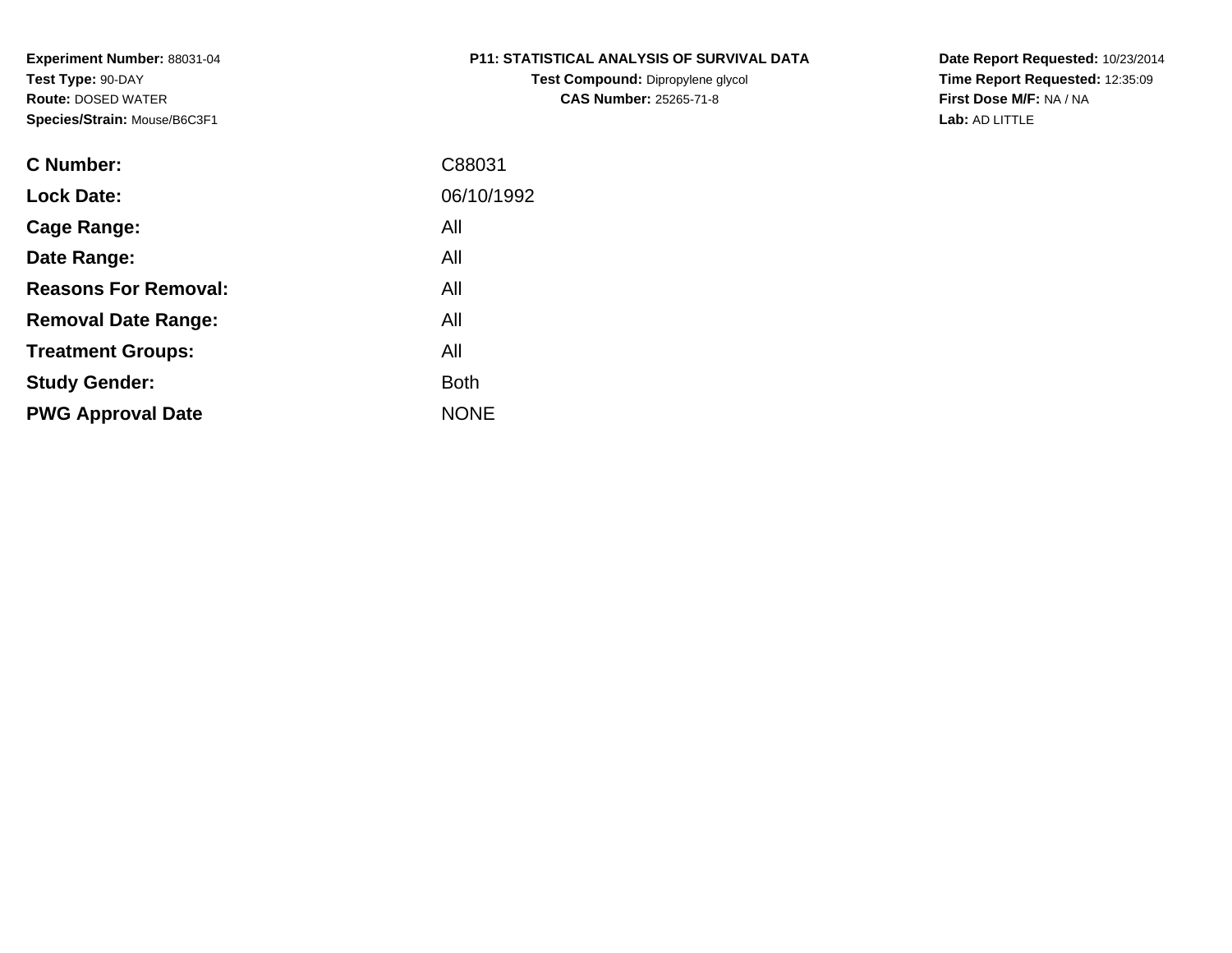### **P11: STATISTICAL ANALYSIS OF SURVIVAL DATA**

**Test Compound:** Dipropylene glycol **CAS Number:** 25265-71-8

**Date Report Requested:** 10/23/2014**Time Report Requested:** 12:35:09**First Dose M/F:** NA / NA**Lab:** AD LITTLE

# **Male MOUSEFIRST TERMINAL SACRIFICE AT 91 DAYS**

|                               |                     | INDIVIDUAL SURVIVAL TIMES (DAYS) |                    |
|-------------------------------|---------------------|----------------------------------|--------------------|
| <b>DOSE = VEHICLE CONTROL</b> |                     |                                  |                    |
| <b>TOTAL 10</b>               | UNCENSORED DEATHS 0 | CENSORED DEATHS 0                | <b>TERMINAL 10</b> |
| <b>UNCENSORED DEATH DAYS</b>  |                     |                                  |                    |
| none                          |                     |                                  |                    |
| <b>CENSORED DEATH DAYS</b>    |                     |                                  |                    |
| none                          |                     |                                  |                    |
| $DOSE = 0.5%$                 |                     |                                  |                    |
| <b>TOTAL 10</b>               | UNCENSORED DEATHS 0 | CENSORED DEATHS 0                | <b>TERMINAL 10</b> |
| <b>UNCENSORED DEATH DAYS</b>  |                     |                                  |                    |
| none                          |                     |                                  |                    |
| <b>CENSORED DEATH DAYS</b>    |                     |                                  |                    |
| none                          |                     |                                  |                    |
| $DOSE = 1.0%$                 |                     |                                  |                    |
| <b>TOTAL 10</b>               | UNCENSORED DEATHS 0 | CENSORED DEATHS 0                | <b>TERMINAL 10</b> |
| UNCENSORED DEATH DAYS         |                     |                                  |                    |
| none                          |                     |                                  |                    |
| <b>CENSORED DEATH DAYS</b>    |                     |                                  |                    |
| none                          |                     |                                  |                    |
| $DOSE = 2.0\%$                |                     |                                  |                    |
| <b>TOTAL 10</b>               | UNCENSORED DEATHS 0 | CENSORED DEATHS 0                | <b>TERMINAL 10</b> |
| <b>UNCENSORED DEATH DAYS</b>  |                     |                                  |                    |
| none                          |                     |                                  |                    |
| <b>CENSORED DEATH DAYS</b>    |                     |                                  |                    |
| none                          |                     |                                  |                    |

(A) FIRST TERMINAL SACRIFICE

(B) THE FIRST ENTRY IS THE TREND TEST (TARONE, 1975) RESULT. SUBSEQUENT ENTRIES ARE THE RESULTS OF PAIRWISE TESTS (COX, 1972). NEGATIVE TRENDS ARE INDICATED BY "N".

(C) MEAN OF ALL UNCENSORED DEATHS PRIOR TO TERMINAL SACRIFICE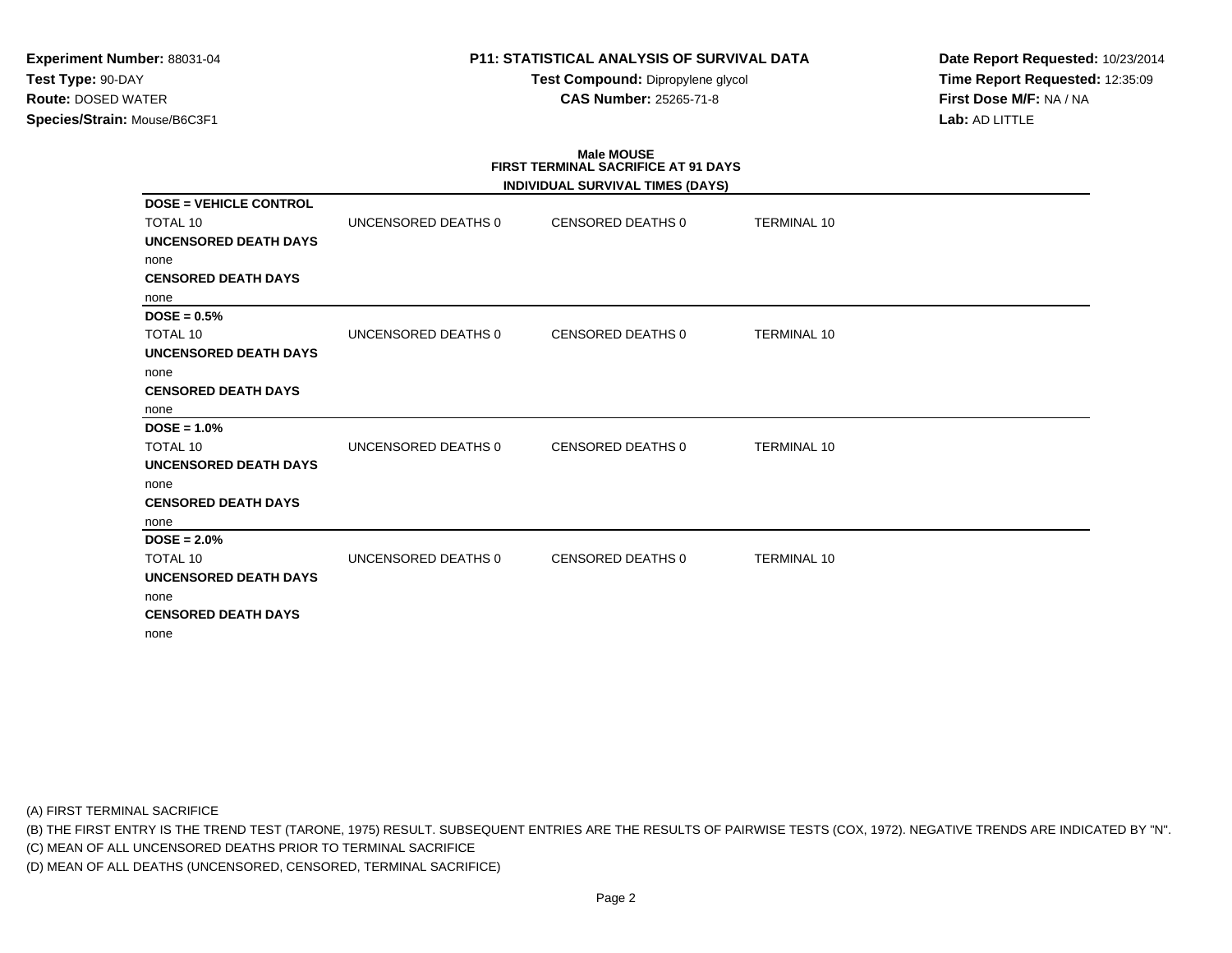### **P11: STATISTICAL ANALYSIS OF SURVIVAL DATA**

**Test Compound:** Dipropylene glycol **CAS Number:** 25265-71-8

**Date Report Requested:** 10/23/2014**Time Report Requested:** 12:35:09**First Dose M/F:** NA / NA**Lab:** AD LITTLE

### **Male MOUSE FIRST TERMINAL SACRIFICE AT 91 DAYSINDIVIDUAL SURVIVAL TIMES (DAYS)**

| $DOSE = 4.0\%$             |                     |                   |                    |  |
|----------------------------|---------------------|-------------------|--------------------|--|
| TOTAL 10                   | UNCENSORED DEATHS 0 | CENSORED DEATHS 0 | <b>TERMINAL 10</b> |  |
| UNCENSORED DEATH DAYS      |                     |                   |                    |  |
| none                       |                     |                   |                    |  |
| <b>CENSORED DEATH DAYS</b> |                     |                   |                    |  |
| none                       |                     |                   |                    |  |
| $DOSE = 8.0\%$             |                     |                   |                    |  |
| TOTAL 10                   | UNCENSORED DEATHS 3 | CENSORED DEATHS 0 | <b>TERMINAL 7</b>  |  |
| UNCENSORED DEATH DAYS      |                     |                   |                    |  |
| 11<br>11<br>11             |                     |                   |                    |  |
| <b>CENSORED DEATH DAYS</b> |                     |                   |                    |  |
| none                       |                     |                   |                    |  |
|                            |                     |                   |                    |  |

(A) FIRST TERMINAL SACRIFICE

(B) THE FIRST ENTRY IS THE TREND TEST (TARONE, 1975) RESULT. SUBSEQUENT ENTRIES ARE THE RESULTS OF PAIRWISE TESTS (COX, 1972). NEGATIVE TRENDS ARE INDICATED BY "N".

(C) MEAN OF ALL UNCENSORED DEATHS PRIOR TO TERMINAL SACRIFICE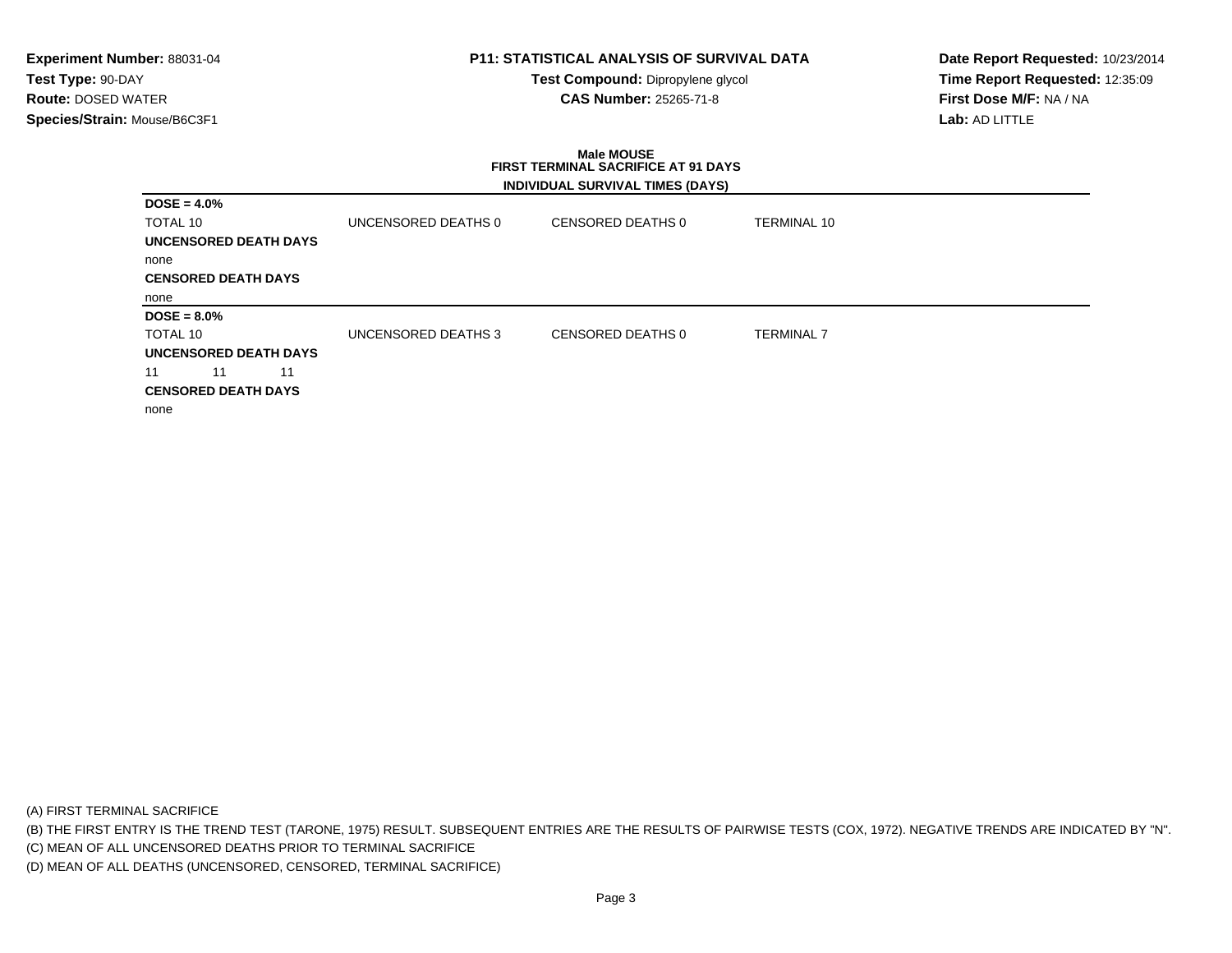### **P11: STATISTICAL ANALYSIS OF SURVIVAL DATA**

**Test Compound:** Dipropylene glycol **CAS Number:** 25265-71-8

**Date Report Requested:** 10/23/2014**Time Report Requested:** 12:35:09**First Dose M/F:** NA / NA**Lab:** AD LITTLE

#### **Male MOUSEFIRST TERMINAL SACRIFICE AT 91 DAYS**

### **KAPLAN-MEIER SURVIVAL PROBABILITY ESTIMATES (%)**

| <b>DOSE</b>            | TIME (DAYS) |       |       |       |       |       |       |       |       |       |
|------------------------|-------------|-------|-------|-------|-------|-------|-------|-------|-------|-------|
|                        | 10          | 20    | 30    | 40    | 50    | 60    | 70    | 80    | 90    | 91(A) |
| <b>VEHICLE CONTROL</b> | 100.0       | 100.0 | 100.0 | 100.0 | 100.0 | 100.0 | 100.0 | 100.0 | 100.0 | 100.0 |
| 0.5%                   | 100.0       | 100.0 | 100.0 | 100.0 | 100.0 | 100.0 | 100.0 | 100.0 | 100.0 | 100.0 |
| 1.0%                   | 100.0       | 100.0 | 100.0 | 100.0 | 100.0 | 100.0 | 100.0 | 100.0 | 100.0 | 100.0 |
| 2.0%                   | 100.0       | 100.0 | 100.0 | 100.0 | 100.0 | 100.0 | 100.0 | 100.0 | 100.0 | 100.0 |
| 4.0%                   | 100.0       | 100.0 | 100.0 | 100.0 | 100.0 | 100.0 | 100.0 | 100.0 | 100.0 | 100.0 |
| 8.0%                   | 100.0       | 70.0  | 70.0  | 70.0  | 70.0  | 70.0  | 70.0  | 70.0  | 70.0  | 70.0  |
|                        |             |       |       |       |       |       |       |       |       |       |

(A) FIRST TERMINAL SACRIFICE

(B) THE FIRST ENTRY IS THE TREND TEST (TARONE, 1975) RESULT. SUBSEQUENT ENTRIES ARE THE RESULTS OF PAIRWISE TESTS (COX, 1972). NEGATIVE TRENDS ARE INDICATED BY "N".

(C) MEAN OF ALL UNCENSORED DEATHS PRIOR TO TERMINAL SACRIFICE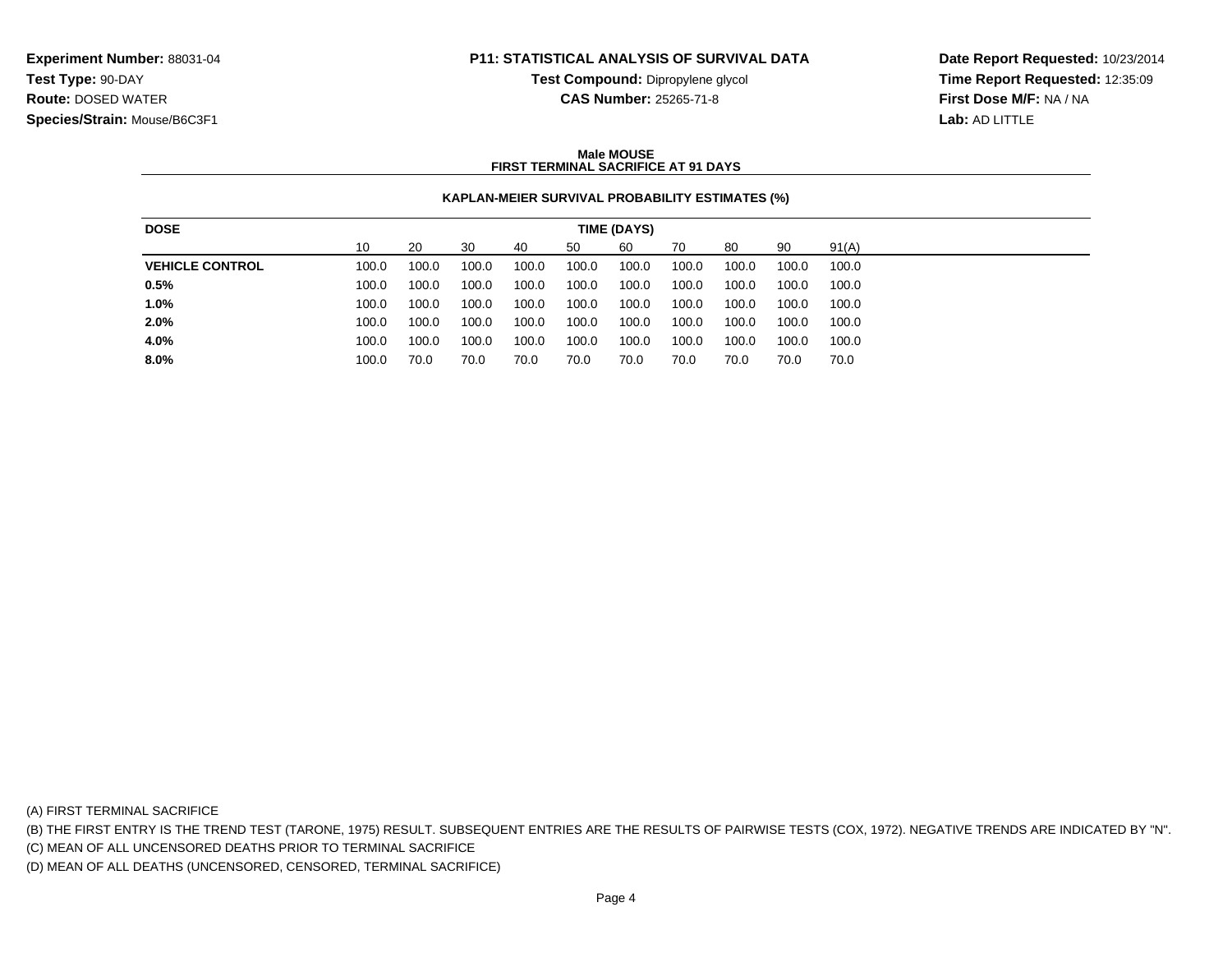## **P11: STATISTICAL ANALYSIS OF SURVIVAL DATA**

**Test Compound:** Dipropylene glycol **CAS Number:** 25265-71-8

**Date Report Requested:** 10/23/2014**Time Report Requested:** 12:35:09**First Dose M/F:** NA / NA**Lab:** AD LITTLE

#### **Male MOUSE FIRST TERMINAL SACRIFICE AT 91 DAYSSURVIVAL SUMMARY STATISTICSDOSEVEHICLE CONTROL 0.5%**<br>100.0% 100.0% **1.0% 2.0% SURVIVAL AT END OF STUDY** 100.0% 100.0% 100.0% 100.0% (KAPLAN-MEIER)**SIGNIFICANCE (B)** P=0.002 ----- ----- ----- (LIFE TABLE) **MEAN DAY OF NATURAL DEATHS (C)** . . . . (STANDARD ERROR) (.) (.) (.) (.) **MEAN LIFE SPAN (D)** 91.00 91.0 91.0 91.0 91.0 91.0 (STANDARD ERROR) $(0.0)$   $(0.0)$   $(0.0)$   $(0.0)$   $(0.0)$   $(0.0)$   $(0.0)$   $(0.0)$

(A) FIRST TERMINAL SACRIFICE

(B) THE FIRST ENTRY IS THE TREND TEST (TARONE, 1975) RESULT. SUBSEQUENT ENTRIES ARE THE RESULTS OF PAIRWISE TESTS (COX, 1972). NEGATIVE TRENDS ARE INDICATED BY "N".

(C) MEAN OF ALL UNCENSORED DEATHS PRIOR TO TERMINAL SACRIFICE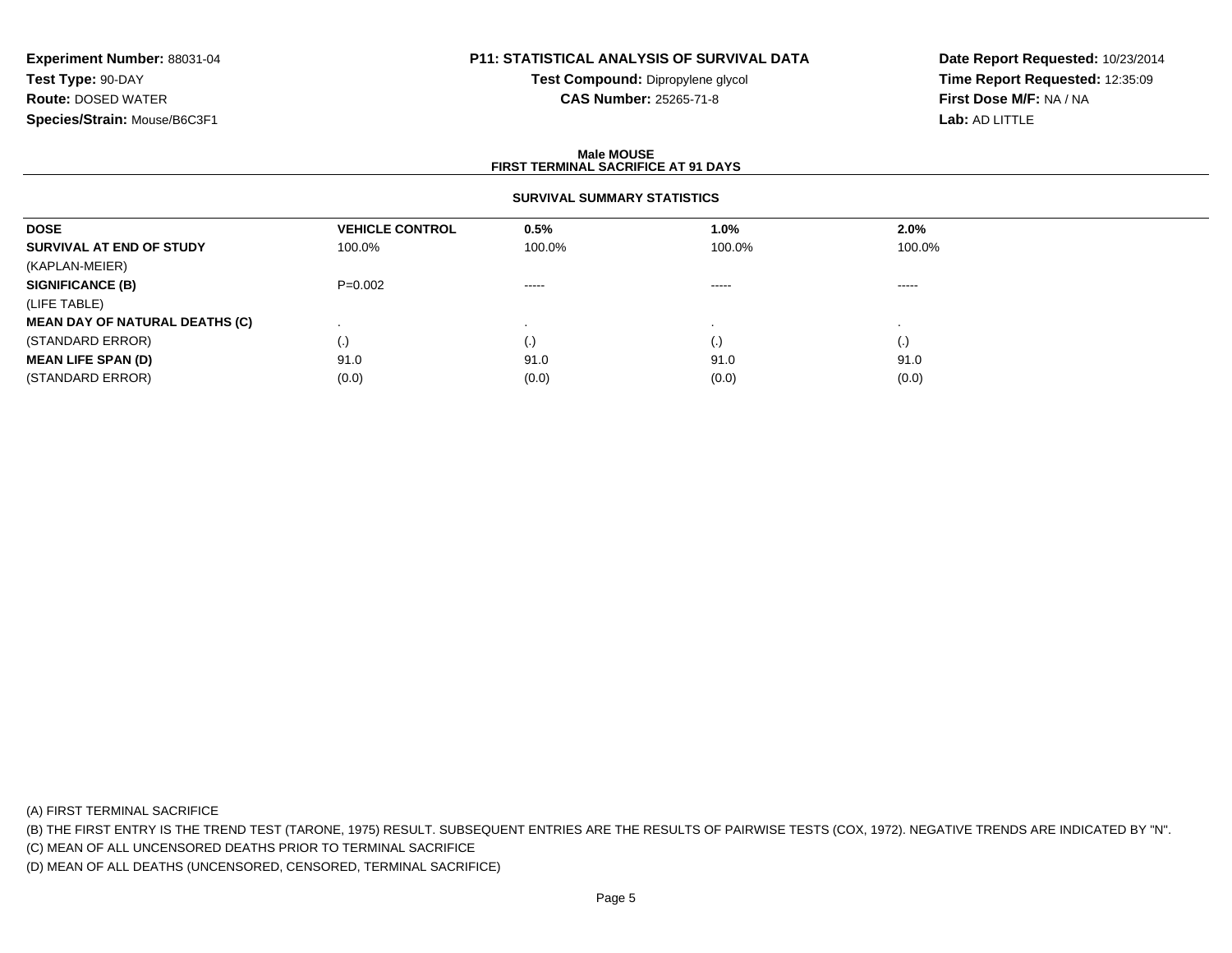## **P11: STATISTICAL ANALYSIS OF SURVIVAL DATA**

**Test Compound:** Dipropylene glycol **CAS Number:** 25265-71-8

**Date Report Requested:** 10/23/2014**Time Report Requested:** 12:35:09**First Dose M/F:** NA / NA**Lab:** AD LITTLE

|                                       |                    | <b>Male MOUSE</b><br><b>FIRST TERMINAL SACRIFICE AT 91 DAYS</b> |  |  |  |
|---------------------------------------|--------------------|-----------------------------------------------------------------|--|--|--|
| <b>SURVIVAL SUMMARY STATISTICS</b>    |                    |                                                                 |  |  |  |
| <b>DOSE</b>                           | 4.0%               | $8.0\%$                                                         |  |  |  |
| SURVIVAL AT END OF STUDY              | 100.0%             | 70.0%                                                           |  |  |  |
| (KAPLAN-MEIER)                        |                    |                                                                 |  |  |  |
| <b>SIGNIFICANCE (B)</b>               | -----              | $P=0.222$                                                       |  |  |  |
| (LIFE TABLE)                          |                    |                                                                 |  |  |  |
| <b>MEAN DAY OF NATURAL DEATHS (C)</b> |                    | 11.0                                                            |  |  |  |
| (STANDARD ERROR)                      | $\left( . \right)$ | (.)                                                             |  |  |  |
| <b>MEAN LIFE SPAN (D)</b>             | 91.0               | 67.0                                                            |  |  |  |
| (STANDARD ERROR)                      | (0.0)              | (12.2)                                                          |  |  |  |

(A) FIRST TERMINAL SACRIFICE

(B) THE FIRST ENTRY IS THE TREND TEST (TARONE, 1975) RESULT. SUBSEQUENT ENTRIES ARE THE RESULTS OF PAIRWISE TESTS (COX, 1972). NEGATIVE TRENDS ARE INDICATED BY "N".

(C) MEAN OF ALL UNCENSORED DEATHS PRIOR TO TERMINAL SACRIFICE

(D) MEAN OF ALL DEATHS (UNCENSORED, CENSORED, TERMINAL SACRIFICE)

 $(0.0)$  (12.2)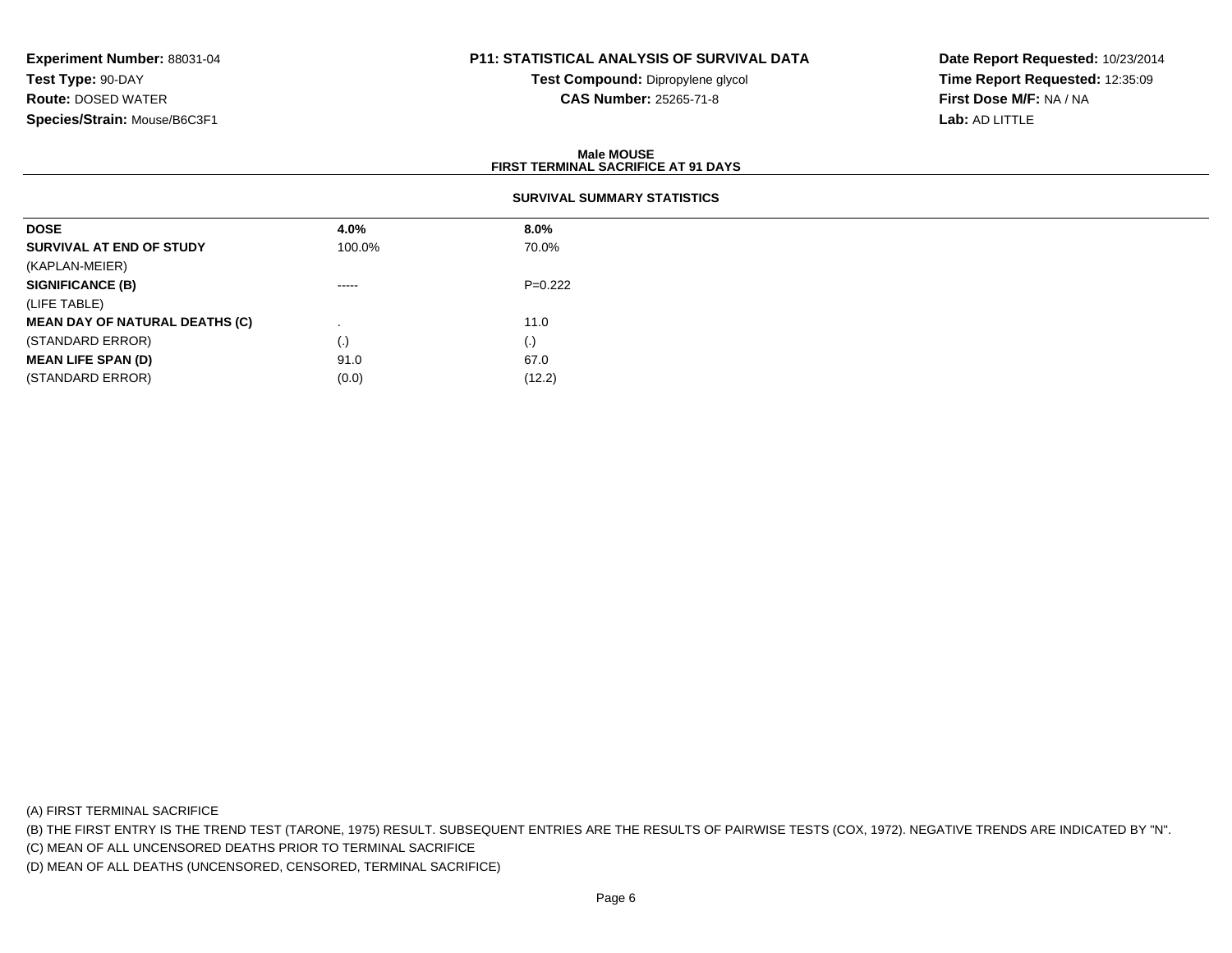### **P11: STATISTICAL ANALYSIS OF SURVIVAL DATA**

**Test Compound:** Dipropylene glycol **CAS Number:** 25265-71-8

**Date Report Requested:** 10/23/2014**Time Report Requested:** 12:35:09**First Dose M/F:** NA / NA**Lab:** AD LITTLE

#### **Female MOUSE FIRST TERMINAL SACRIFICE AT 91 DAYSINDIVIDUAL SURVIVAL TIMES (DAYS)**

|                               |                     | INDIVIDUAL SURVIVAL TIMES (DAYS) |                    |
|-------------------------------|---------------------|----------------------------------|--------------------|
| <b>DOSE = VEHICLE CONTROL</b> |                     |                                  |                    |
| <b>TOTAL 10</b>               | UNCENSORED DEATHS 0 | CENSORED DEATHS 0                | <b>TERMINAL 10</b> |
| UNCENSORED DEATH DAYS         |                     |                                  |                    |
| none                          |                     |                                  |                    |
| <b>CENSORED DEATH DAYS</b>    |                     |                                  |                    |
| none                          |                     |                                  |                    |
| $DOSE = 0.5%$                 |                     |                                  |                    |
| <b>TOTAL 10</b>               | UNCENSORED DEATHS 0 | CENSORED DEATHS 0                | <b>TERMINAL 10</b> |
| UNCENSORED DEATH DAYS         |                     |                                  |                    |
| none                          |                     |                                  |                    |
| <b>CENSORED DEATH DAYS</b>    |                     |                                  |                    |
| none                          |                     |                                  |                    |
| $DOSE = 1.0%$                 |                     |                                  |                    |
| <b>TOTAL 10</b>               | UNCENSORED DEATHS 0 | CENSORED DEATHS 0                | <b>TERMINAL 10</b> |
| <b>UNCENSORED DEATH DAYS</b>  |                     |                                  |                    |
| none                          |                     |                                  |                    |
| <b>CENSORED DEATH DAYS</b>    |                     |                                  |                    |
| none                          |                     |                                  |                    |
| $DOSE = 2.0%$                 |                     |                                  |                    |
| TOTAL 10                      | UNCENSORED DEATHS 1 | CENSORED DEATHS 0                | <b>TERMINAL 9</b>  |
| <b>UNCENSORED DEATH DAYS</b>  |                     |                                  |                    |
| 35                            |                     |                                  |                    |
| <b>CENSORED DEATH DAYS</b>    |                     |                                  |                    |
| none                          |                     |                                  |                    |

(A) FIRST TERMINAL SACRIFICE

(B) THE FIRST ENTRY IS THE TREND TEST (TARONE, 1975) RESULT. SUBSEQUENT ENTRIES ARE THE RESULTS OF PAIRWISE TESTS (COX, 1972). NEGATIVE TRENDS ARE INDICATED BY "N".

(C) MEAN OF ALL UNCENSORED DEATHS PRIOR TO TERMINAL SACRIFICE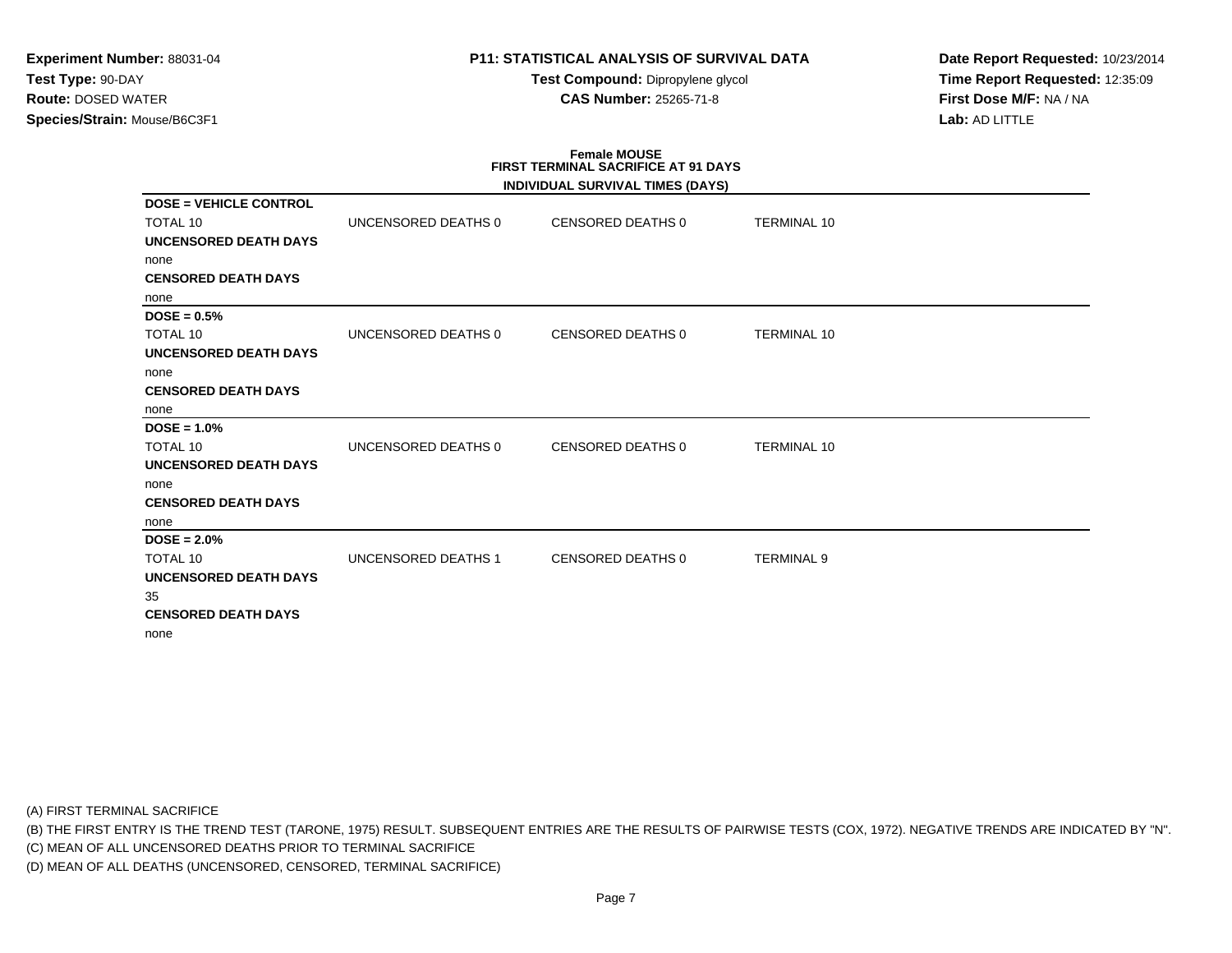### **P11: STATISTICAL ANALYSIS OF SURVIVAL DATA**

**Test Compound:** Dipropylene glycol **CAS Number:** 25265-71-8

**Date Report Requested:** 10/23/2014**Time Report Requested:** 12:35:09**First Dose M/F:** NA / NA**Lab:** AD LITTLE

### **Female MOUSE FIRST TERMINAL SACRIFICE AT 91 DAYSINDIVIDUAL SURVIVAL TIMES (DAYS)**

| $DOSE = 4.0\%$               |                     |                   |                    |  |
|------------------------------|---------------------|-------------------|--------------------|--|
| TOTAL 10                     | UNCENSORED DEATHS 0 | CENSORED DEATHS 0 | <b>TERMINAL 10</b> |  |
| UNCENSORED DEATH DAYS        |                     |                   |                    |  |
| none                         |                     |                   |                    |  |
| <b>CENSORED DEATH DAYS</b>   |                     |                   |                    |  |
| none                         |                     |                   |                    |  |
| $DOSE = 8.0\%$               |                     |                   |                    |  |
| TOTAL 10                     | UNCENSORED DEATHS 1 | CENSORED DEATHS 0 | <b>TERMINAL 9</b>  |  |
| <b>UNCENSORED DEATH DAYS</b> |                     |                   |                    |  |
| 14                           |                     |                   |                    |  |
| <b>CENSORED DEATH DAYS</b>   |                     |                   |                    |  |
| none                         |                     |                   |                    |  |

(A) FIRST TERMINAL SACRIFICE

(B) THE FIRST ENTRY IS THE TREND TEST (TARONE, 1975) RESULT. SUBSEQUENT ENTRIES ARE THE RESULTS OF PAIRWISE TESTS (COX, 1972). NEGATIVE TRENDS ARE INDICATED BY "N".

(C) MEAN OF ALL UNCENSORED DEATHS PRIOR TO TERMINAL SACRIFICE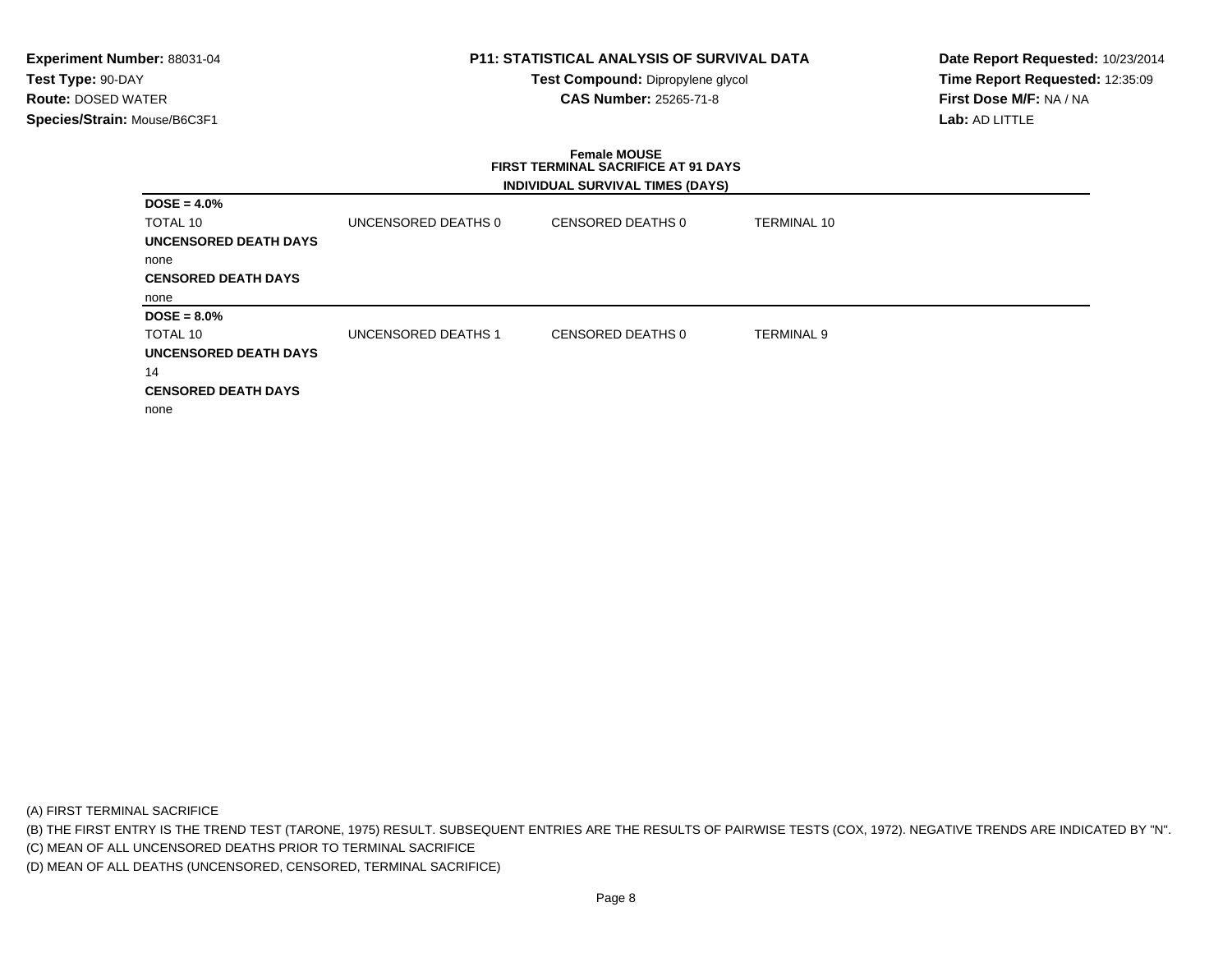### **P11: STATISTICAL ANALYSIS OF SURVIVAL DATA**

**Test Compound:** Dipropylene glycol **CAS Number:** 25265-71-8

**Date Report Requested:** 10/23/2014**Time Report Requested:** 12:35:09**First Dose M/F:** NA / NA**Lab:** AD LITTLE

#### **Female MOUSEFIRST TERMINAL SACRIFICE AT 91 DAYS**

### **KAPLAN-MEIER SURVIVAL PROBABILITY ESTIMATES (%)**

| <b>DOSE</b>            | <b>TIME (DAYS)</b> |       |       |       |       |       |       |       |       |       |
|------------------------|--------------------|-------|-------|-------|-------|-------|-------|-------|-------|-------|
|                        | 10                 | 20    | 30    | 40    | 50    | 60    | 70    | 80    | 90    | 91(A) |
| <b>VEHICLE CONTROL</b> | 100.0              | 100.0 | 100.0 | 100.0 | 100.0 | 100.0 | 100.0 | 100.0 | 100.0 | 100.0 |
| 0.5%                   | 100.0              | 100.0 | 100.0 | 100.0 | 100.0 | 100.0 | 100.0 | 100.0 | 100.0 | 100.0 |
| 1.0%                   | 100.0              | 100.0 | 100.0 | 100.0 | 100.0 | 100.0 | 100.0 | 100.0 | 100.0 | 100.0 |
| 2.0%                   | 100.0              | 100.0 | 100.0 | 90.0  | 90.0  | 90.0  | 90.0  | 90.0  | 90.0  | 90.0  |
| 4.0%                   | 100.0              | 100.0 | 100.0 | 100.0 | 100.0 | 100.0 | 100.0 | 100.0 | 100.0 | 100.0 |
| 8.0%                   | 100.0              | 90.0  | 90.0  | 90.0  | 90.0  | 90.0  | 90.0  | 90.0  | 90.0  | 90.0  |
|                        |                    |       |       |       |       |       |       |       |       |       |

(A) FIRST TERMINAL SACRIFICE

(B) THE FIRST ENTRY IS THE TREND TEST (TARONE, 1975) RESULT. SUBSEQUENT ENTRIES ARE THE RESULTS OF PAIRWISE TESTS (COX, 1972). NEGATIVE TRENDS ARE INDICATED BY "N".

(C) MEAN OF ALL UNCENSORED DEATHS PRIOR TO TERMINAL SACRIFICE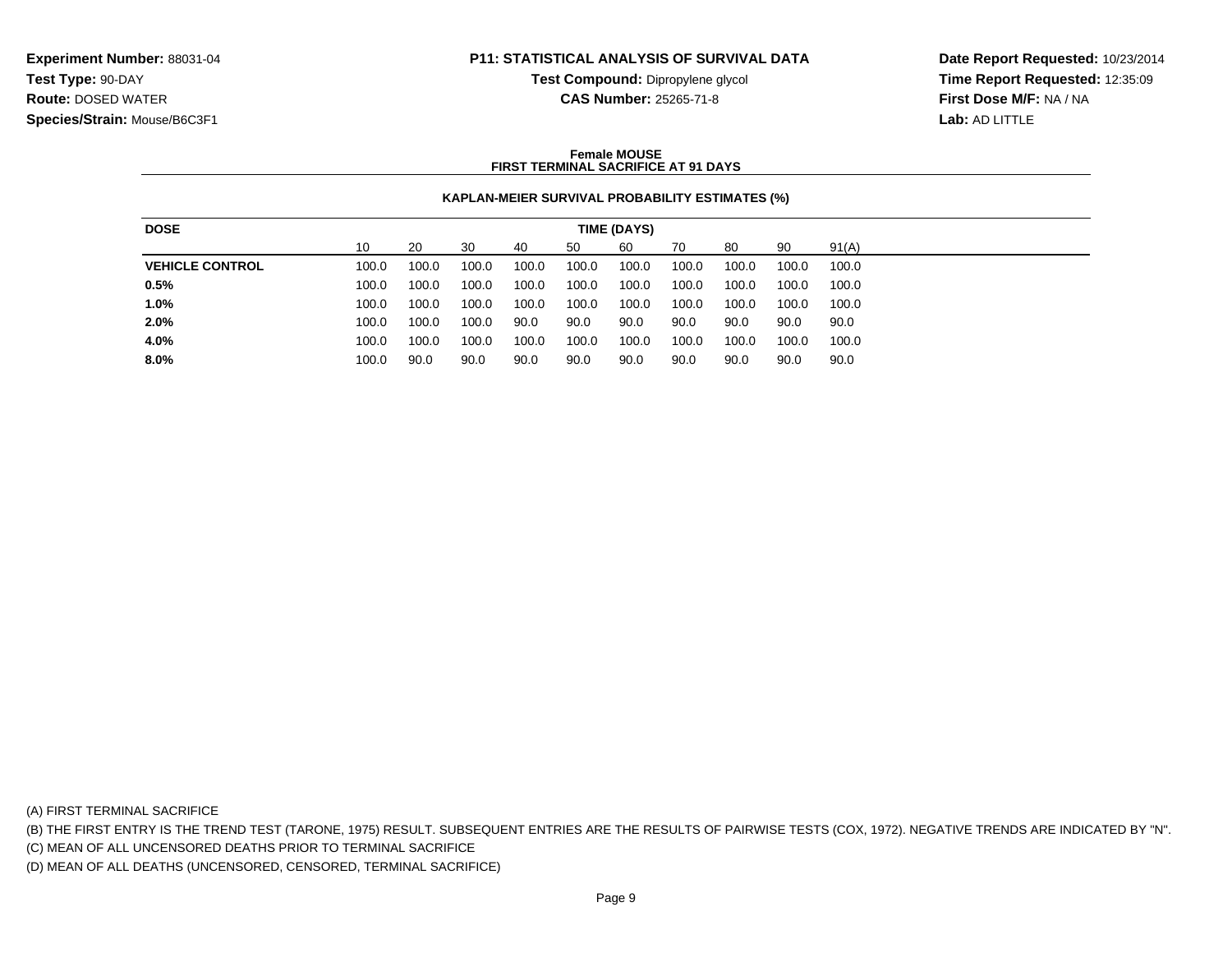## **P11: STATISTICAL ANALYSIS OF SURVIVAL DATA**

**Test Compound:** Dipropylene glycol **CAS Number:** 25265-71-8

**Date Report Requested:** 10/23/2014**Time Report Requested:** 12:35:09**First Dose M/F:** NA / NA**Lab:** AD LITTLE

#### **Female MOUSE FIRST TERMINAL SACRIFICE AT 91 DAYSSURVIVAL SUMMARY STATISTICSDOSEVEHICLE CONTROL 0.5%**<br>100.0% 100.0% **1.0% 2.0% SURVIVAL AT END OF STUDY** 100.0%% 100.0% 100.0% 100.0% 90.0% (KAPLAN-MEIER)**SIGNIFICANCE (B)** P=0.445 ----- ----- P=1.000 (LIFE TABLE) **MEAN DAY OF NATURAL DEATHS (C)**) and the contract of the contract of the contract of the contract of the contract of the contract of the contract of the contract of the contract of the contract of the contract of the contract of the contract of the con (STANDARD ERROR) (.) (.) (.) (.) **MEAN LIFE SPAN (D)** 91.00 91.0 91.0 91.0 91.0 91.0 95.4 (STANDARD ERROR)(0.0) (0.0) (0.0) (0.0) (0.0) (0.0) (5.6)

(A) FIRST TERMINAL SACRIFICE

(B) THE FIRST ENTRY IS THE TREND TEST (TARONE, 1975) RESULT. SUBSEQUENT ENTRIES ARE THE RESULTS OF PAIRWISE TESTS (COX, 1972). NEGATIVE TRENDS ARE INDICATED BY "N".

(C) MEAN OF ALL UNCENSORED DEATHS PRIOR TO TERMINAL SACRIFICE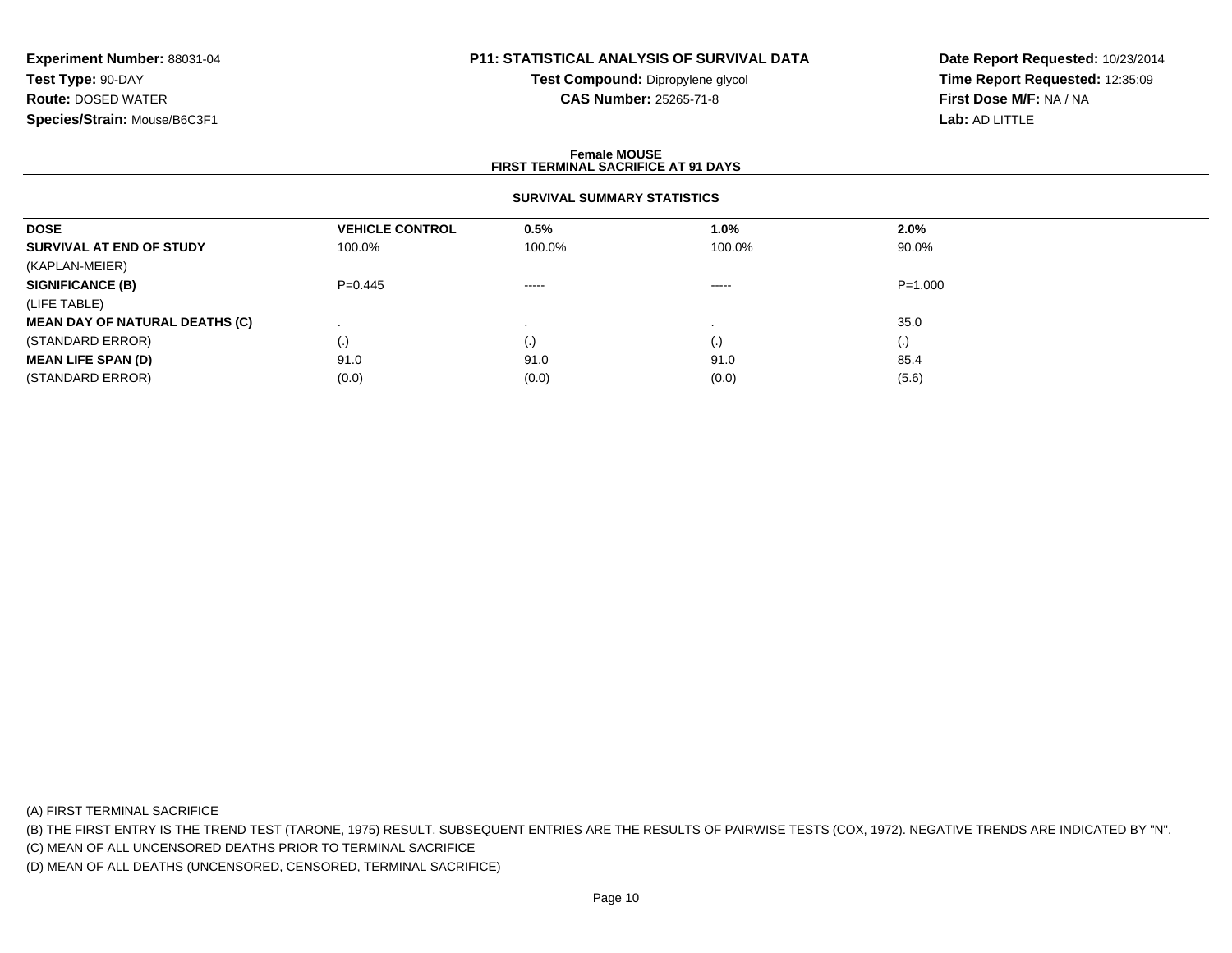### **P11: STATISTICAL ANALYSIS OF SURVIVAL DATA**

**Test Compound:** Dipropylene glycol **CAS Number:** 25265-71-8

**Date Report Requested:** 10/23/2014**Time Report Requested:** 12:35:09**First Dose M/F:** NA / NA**Lab:** AD LITTLE

|                                       |                                    | <b>Female MOUSE</b><br><b>FIRST TERMINAL SACRIFICE AT 91 DAYS</b> |  |  |  |  |
|---------------------------------------|------------------------------------|-------------------------------------------------------------------|--|--|--|--|
|                                       | <b>SURVIVAL SUMMARY STATISTICS</b> |                                                                   |  |  |  |  |
| <b>DOSE</b>                           | 4.0%                               | $8.0\%$                                                           |  |  |  |  |
| SURVIVAL AT END OF STUDY              | 100.0%                             | 90.0%                                                             |  |  |  |  |
| (KAPLAN-MEIER)                        |                                    |                                                                   |  |  |  |  |
| <b>SIGNIFICANCE (B)</b>               | $\cdots$                           | $P = 1.000$                                                       |  |  |  |  |
| (LIFE TABLE)                          |                                    |                                                                   |  |  |  |  |
| <b>MEAN DAY OF NATURAL DEATHS (C)</b> |                                    | 14.0                                                              |  |  |  |  |
| (STANDARD ERROR)                      | $\left( . \right)$                 | (.)                                                               |  |  |  |  |
| <b>MEAN LIFE SPAN (D)</b>             | 91.0                               | 83.3                                                              |  |  |  |  |
| (STANDARD ERROR)                      | (0.0)                              | (7.7)                                                             |  |  |  |  |

(A) FIRST TERMINAL SACRIFICE

(B) THE FIRST ENTRY IS THE TREND TEST (TARONE, 1975) RESULT. SUBSEQUENT ENTRIES ARE THE RESULTS OF PAIRWISE TESTS (COX, 1972). NEGATIVE TRENDS ARE INDICATED BY "N".

(C) MEAN OF ALL UNCENSORED DEATHS PRIOR TO TERMINAL SACRIFICE

(D) MEAN OF ALL DEATHS (UNCENSORED, CENSORED, TERMINAL SACRIFICE)

 $(0.0)$   $(7.7)$